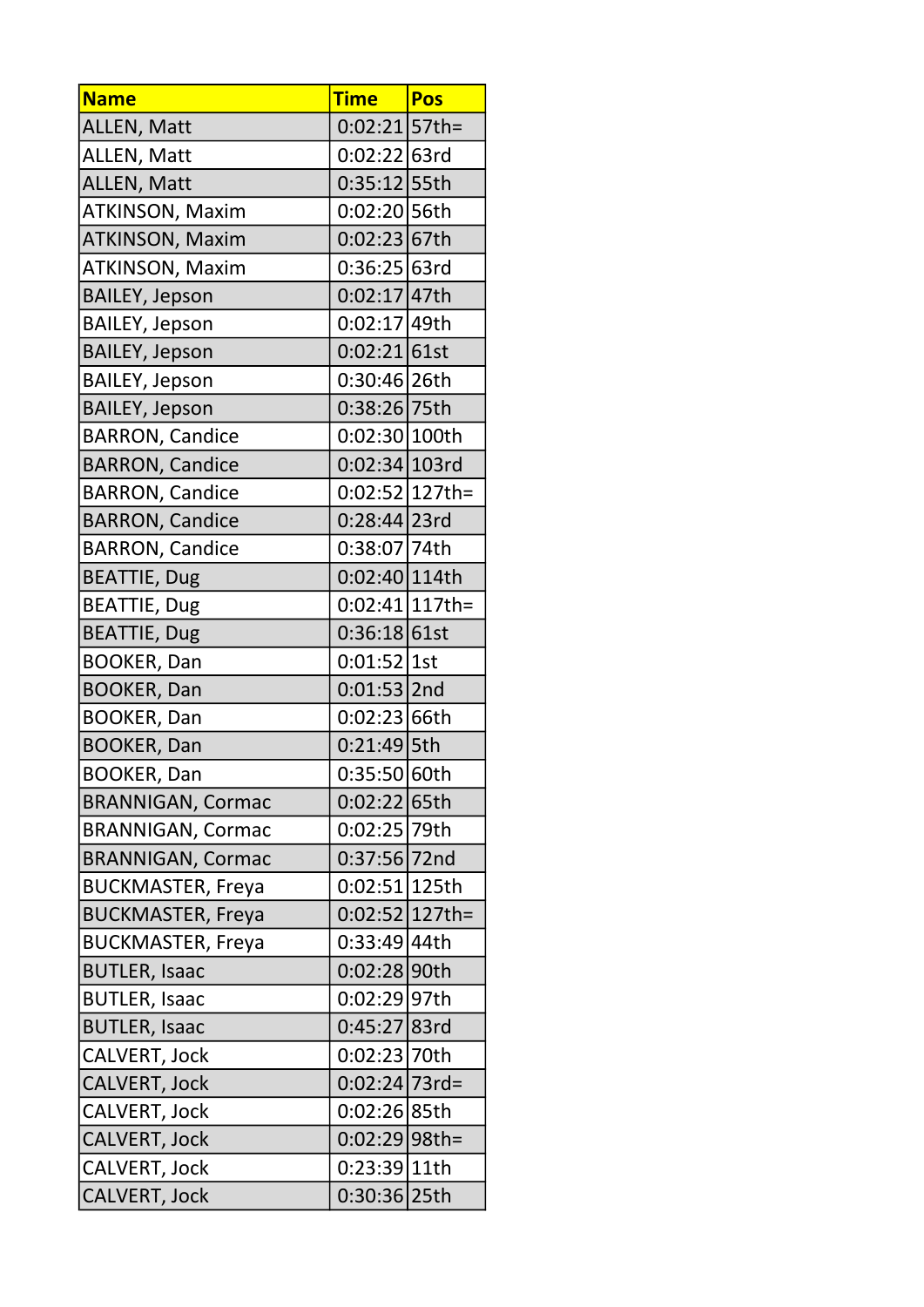| CALVERT, Jock          | 0:35:49 59th      |  |
|------------------------|-------------------|--|
| COBHAM, Liam           | $0:02:05 15$ th   |  |
| COBHAM, Liam           | 0:02:06 16th      |  |
| COBHAM, Liam           | 0:15:55 140th     |  |
| COBHAM, Liam           | $0:10:55$  2nd    |  |
| COBHAM, Liam           | $0:31:11$  28th   |  |
| COBHAM, Liam           | 0:31:11 29th      |  |
| <b>COUSINS, Lucas</b>  | 0:02:37 106th     |  |
| COUSINS, Lucas         | 0:02:40 112th     |  |
| COUSINS, Lucas         | 0:02:40 113th     |  |
| <b>COUSINS, Lucas</b>  | 0:28:05 20th      |  |
| <b>COUSINS, Lucas</b>  | 0:35:17 56th      |  |
| COUSINS, Lucas         | $0:16:26$ 4th     |  |
| CRACKNELL, Jackson     | $0:02:17 48$ th   |  |
| CRACKNELL, Jackson     | $0:02:19$ 52nd    |  |
| CRACKNELL, Jackson     | 0:38:55 79th      |  |
| <b>CUTHBERT, Tommy</b> | 0:02:00 7th       |  |
| <b>CUTHBERT, Tommy</b> | $0:02:15$ 42nd    |  |
| <b>CUTHBERT, Tommy</b> | $0:02:23$ 71st    |  |
| <b>CUTHBERT, Tommy</b> | 0:23:32 9th       |  |
| <b>CUTHBERT, Tommy</b> | 0:41:05 81st      |  |
| DI UBALDO, Finn        | 0:02:22 64th      |  |
| DI UBALDO, Finn        | 0:33:19 141st     |  |
| DI UBALDO, Finn        | $0:03:21$ 1st     |  |
| DI UBALDO, Finn        | 0:37:02 64th      |  |
| DI UBALDO, Finn        | $0:07:36$  1st    |  |
| DI UBALDO, Romy        | 0:02:26 84th      |  |
| DI UBALDO, Romy        | 0:02:29 94th=     |  |
| DI UBALDO, Romy        | 0:35:01 53rd      |  |
| DOBSON, Asher          | $0:02:11 28$ th=  |  |
| DOBSON, Asher          | 0:02:13 35th      |  |
| DOBSON, Asher          | 0:34:21 49th      |  |
| DONOVAN, Lucan         | 0:02:52 129th     |  |
| DONOVAN, Lucan         | 0:02:57 134th     |  |
| DONOVAN, Lucan         | 0:03:02 135th     |  |
| DONOVAN, Lucan         | 0:23:05 8th       |  |
| DONOVAN, Lucan         | 0:32:37 35th      |  |
| DORE, Caitlin          | 0:02:38 109th     |  |
| DORE, Caitlin          | 0:02:40 115th=    |  |
| DORE, Caitlin          | $0:02:41 117$ th= |  |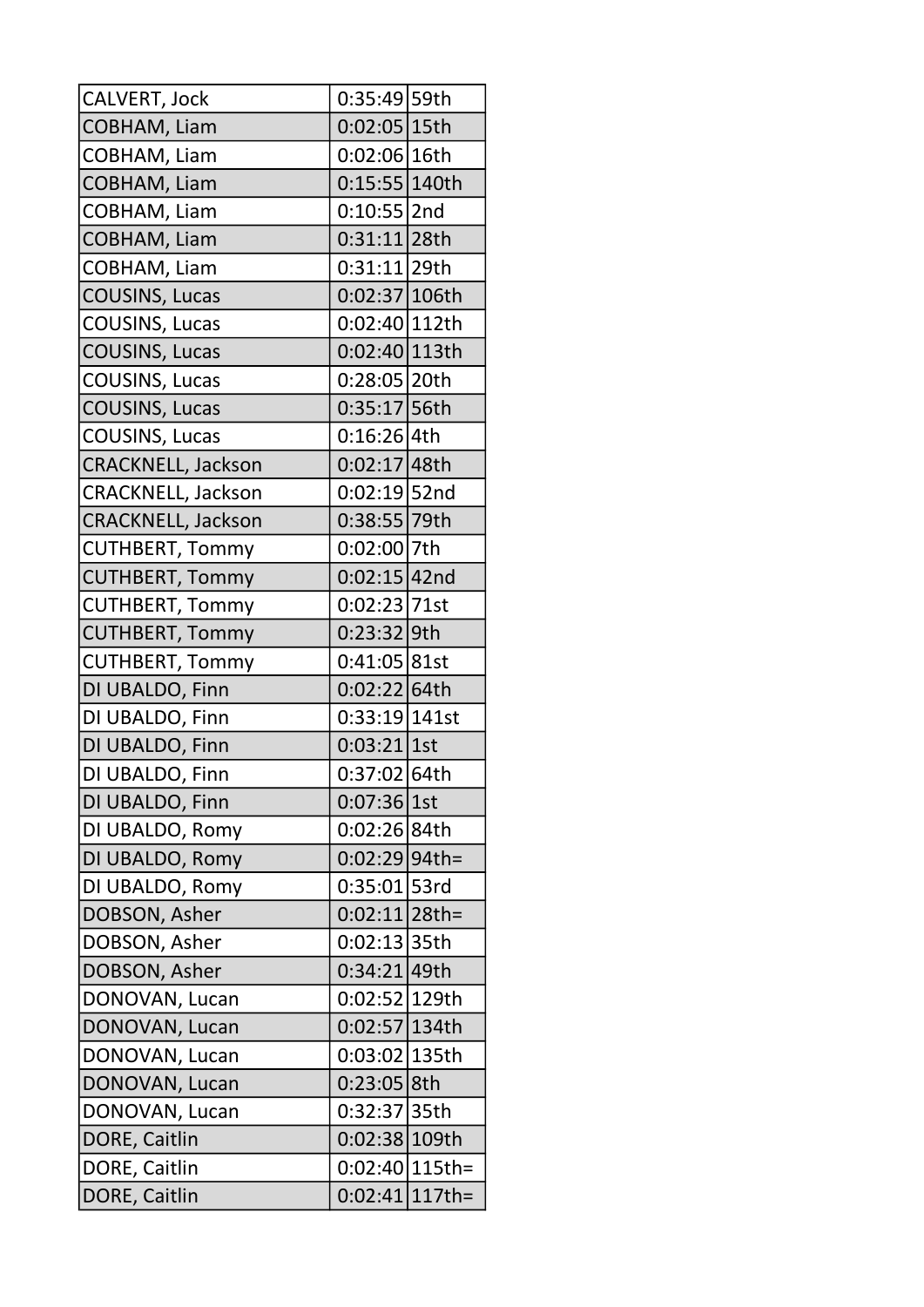| DORE, Caitlin            | 0:27:18 18th     |  |
|--------------------------|------------------|--|
| DORE, Caitlin            | 0:33:36 41st     |  |
| DURBIN, Kaelan           | 0:02:03 10th     |  |
| DURBIN, Kaelan           | 0:02:05 14th     |  |
| DURBIN, Kaelan           | $0:02:21$ 57th=  |  |
| DURBIN, Kaelan           | $0:21:31$ 3rd    |  |
| DURBIN, Kaelan           | 0:38:04 73rd     |  |
| <b>EL-TAHCHE, Samuel</b> | 0:02:20 54th     |  |
| <b>EL-TAHCHE, Samuel</b> | 0:02:20 55th     |  |
| <b>EL-TAHCHE, Samuel</b> | 0:02:27 86th     |  |
| <b>EL-TAHCHE, Samuel</b> | 0:31:53 32nd     |  |
| <b>EL-TAHCHE, Samuel</b> | 0:37:45 69th     |  |
| FORBES, Henry            | 0:02:42 119th    |  |
| <b>FORBES, Henry</b>     | 0:02:45 121st    |  |
| FORBES, Henry            | 0:37:03 65th     |  |
| FORD, Zach               | $0:02:07$  21st  |  |
| FORD, Zach               | $0:02:07$  23rd  |  |
| FORD, Zach               | 0:31:40 31st     |  |
| FREUDENMANN, Benedict    | $0:01:59$ 3rd    |  |
| FREUDENMANN, Benedict    | 0:02:00 5th      |  |
| FREUDENMANN, Benedict    | $0:02:01$ 8th    |  |
| FREUDENMANN, Benedict    | 0:07:23 139th    |  |
| FREUDENMANN, Benedict    | $0:21:45$ 4th    |  |
| FREUDENMANN, Benedict    | 0:31:07 27th     |  |
| FREUDENMANN, Benedict    | 0:34:59 52nd     |  |
| GILLIE, Lachlan          | 0:02:21 59th     |  |
| GILLIE, Lachlan          | 0:02:25 80th     |  |
| GILLIE, Lachlan          | 0:33:35 40th     |  |
| GILLIE, Miranda          | 0:04:09 137th    |  |
| <b>Harry Lawrence</b>    | 0:02:11 30th     |  |
| <b>Harry Lawrence</b>    | 0:02:13 33rd     |  |
| <b>Harry Lawrence</b>    | 0:34:31 50th     |  |
| HAWKES, Koda             | 0:02:36 105th    |  |
| HAWKES, Koda             | 0:02:39 111th    |  |
| HAWKES, Koda             | 0:45:12 82nd     |  |
| <b>HICKEY, James</b>     | 0:02:24 75th     |  |
| <b>HICKS, Thomas</b>     | 0:02:43 120th    |  |
| <b>HICKS, Thomas</b>     | $0:02:52 131$ st |  |
| <b>HICKS, Thomas</b>     | 0:36:25 62nd     |  |
| HOLDWAY, Anthony         | 0:02:49 123rd    |  |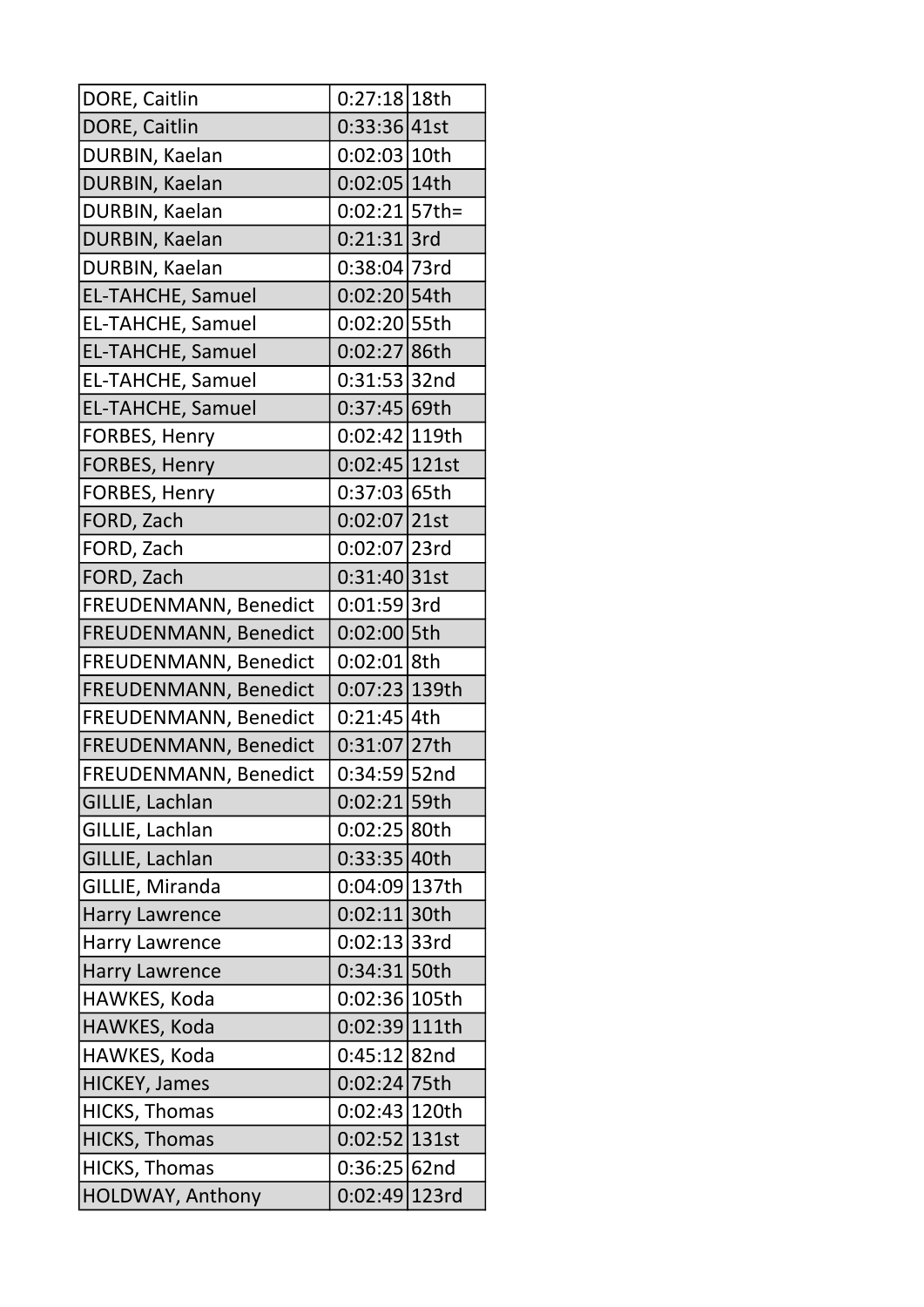| HORSWILL, Oliver       | 0:02:20 53rd     |  |
|------------------------|------------------|--|
| HORSWILL, Oliver       | 0:02:21 60th     |  |
| HORSWILL, Oliver       | 0:02:38 110th    |  |
| HORSWILL, Oliver       | 0:24:02 12th     |  |
| HORSWILL, Oliver       | 0:37:09 67th     |  |
| <b>HUGHES, Cassius</b> | 0:02:23 69th     |  |
| <b>HUGHES, Cassius</b> | 0:02:24 72nd     |  |
| <b>HUGHES, Cassius</b> | 0:02:28 92nd     |  |
| <b>HUGHES, Cassius</b> | $0:28:25$  21st  |  |
| <b>HUGHES, Cassius</b> | 0:35:29 57th     |  |
| <b>HUGHES, Cassius</b> | $0:15:57$ 3rd    |  |
| <b>IRELAND, Mark</b>   | $0:02:24 73rd=$  |  |
| <b>IRELAND, Mark</b>   | 0:02:24 77th     |  |
| <b>IRELAND, Mark</b>   | 0:02:28 93rd     |  |
| <b>IRELAND, Mark</b>   | 0:22:30 7th      |  |
| <b>IRELAND, Mark</b>   | 0:27:59 19th     |  |
| JACOBS, Fergus         | $0:02:13$ 32nd   |  |
| JACOBS, Fergus         | $0:06:14 138$ th |  |
| JACOBS, Fergus         | 0:39:25 80th     |  |
| JOHNSTON, Lucie        | 0:47:56 6th      |  |
| JOHNSTON, Mark         | $0:12:03$  2nd   |  |
| <b>JOHNSTON, Mark</b>  | 0:36:07 5th      |  |
| JUDD, Aidan            | 0:02:13 34th     |  |
| JUDD, Aidan            | $0:02:14 38$ th  |  |
| JUDD, Aidan            | 0:28:32 22nd     |  |
| LEGG, Alex             | 0:02:30 101st    |  |
| LEGG, Alex             | 0:02:37 107th    |  |
| LEGG, Alex             | $0:33:40 42$ nd  |  |
| LEGG, Nick             | 0:02:24 76th     |  |
| LEGG, Nick             | 0:02:25 78th     |  |
| LEGG, Nick             | 0:33:50 45th     |  |
| LINDUS, Amelia         | 0:02:38 108th    |  |
| LINDUS, Amelia         | 0:02:40 115th=   |  |
| LINDUS, Amelia         | 0:35:07 54th     |  |
| MANNS, Sam             | 0:02:15 41st     |  |
| MANNS, Sam             | 0:02:16 44th     |  |
| MANNS, Sam             | 0:34:12   47th   |  |
| MCCARTHY, Ryan         | 0:02:49 124th    |  |
| MCCARTHY, Ryan         | 0:02:56 132nd    |  |
| MCCARTHY, Ryan         | 0:34:42 51st     |  |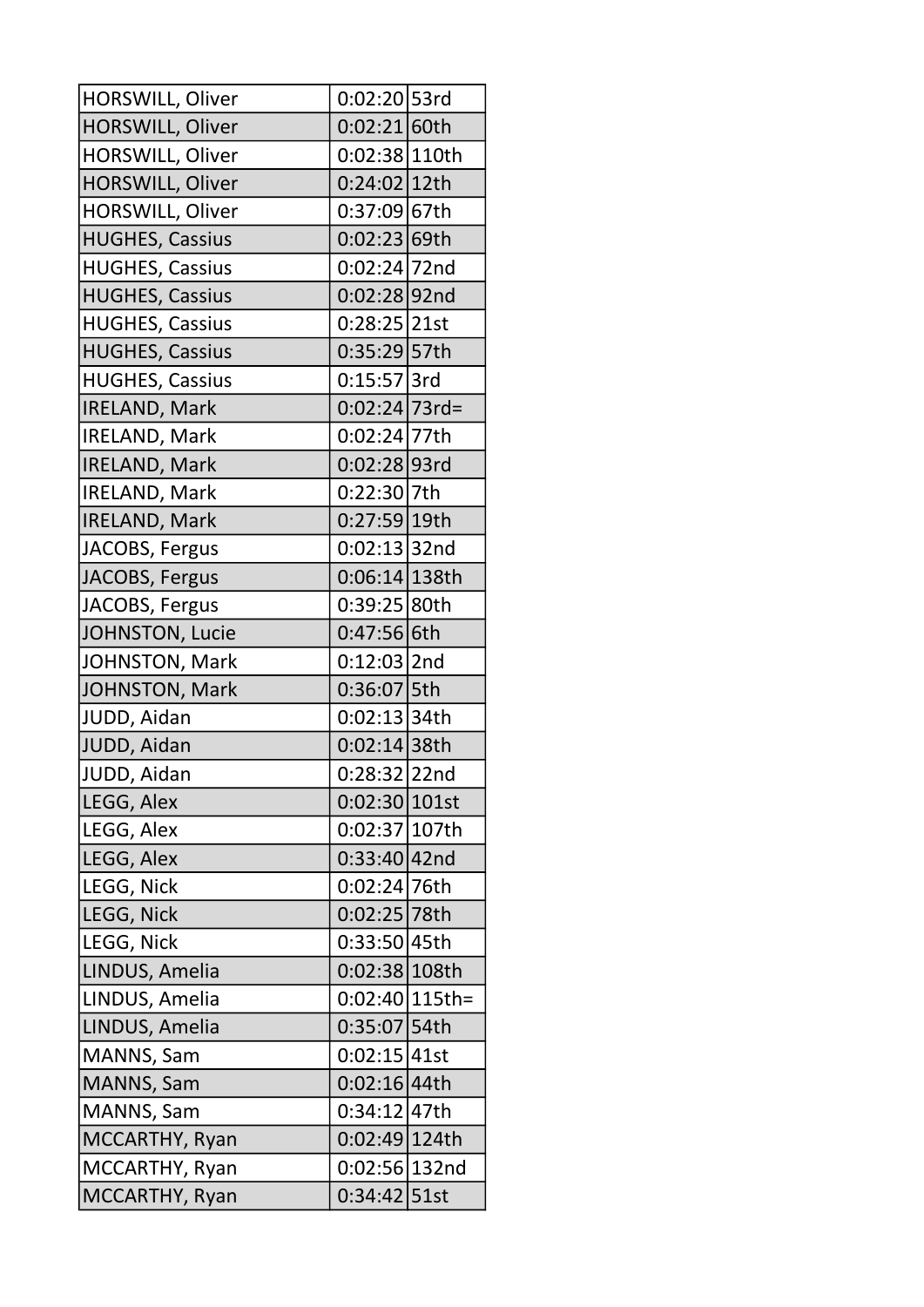| MEDWIN, Oliver        | 0:02:29 96th     |  |
|-----------------------|------------------|--|
| MEDWIN, Oliver        | $0:02:29 98$ th= |  |
| MEDWIN, Oliver        | 0:03:22 136th    |  |
| MEDWIN, Oliver        | 0:23:37 10th     |  |
| MEDWIN, Oliver        | 0:32:56 37th     |  |
| MEDWIN, Tyler         | 0:02:03 11th     |  |
| MEDWIN, Tyler         | 0:02:04 13th     |  |
| MEDWIN, Tyler         | 0:02:06 17th     |  |
| MEDWIN, Tyler         | 0:24:37 14th     |  |
| MEDWIN, Tyler         | 0:34:18 48th     |  |
| MENNITZ, Max          | 0:02:06 18th     |  |
| <b>MENNITZ, Max</b>   | 0:02:09 26th     |  |
| MENNITZ, Max          | 0:02:16 45th     |  |
| MENNITZ, Max          | 0:22:13 6th      |  |
| MENNITZ, Max          | 0:35:33 58th     |  |
| <b>NEWTON, Ralph</b>  | 0:02:27 87th     |  |
| <b>NEWTON, Ralph</b>  | $0:02:30 102$ nd |  |
| <b>NEWTON, Ralph</b>  | 0:38:50 77th     |  |
| <b>NEWTON, Sam</b>    | 0:02:23 68th     |  |
| <b>NEWTON, Sam</b>    | $0:02:25 81st=$  |  |
| NEWTON, Sam           | 0:38:54 78th     |  |
| PAYNTER, Thomas       | 0:02:14 37th     |  |
| PAYNTER, Thomas       | 0:02:14 40th     |  |
| PAYNTER, Thomas       | 0:34:05 46th     |  |
| ROBERTS, Mitch        | 0:02:07 19th     |  |
| ROBERTS, Mitch        | 0:02:08 24th     |  |
| ROBERTS, Mitch        | $0:02:11 28$ th= |  |
| ROBERTS, Mitch        | 0:24:56 15th     |  |
| ROBERTS, Mitch        | 0:33:43 43rd     |  |
| ROWELL, Nadine        | $0:02:25 81$ st= |  |
| <b>ROWELL, Nadine</b> | 0:02:28 89th     |  |
| <b>ROWELL, Nadine</b> | 0:32:28 34th     |  |
| SHEEHAN, Luke         | 0:02:15 43rd     |  |
| SHEEHAN, Luke         | 0:02:17 46th     |  |
| SHEEHAN, Luke         | 0:02:21 62nd     |  |
| SHEEHAN, Luke         | 0:29:48 24th     |  |
| SHEEHAN, Luke         | 0:32:55 36th     |  |
| <b>TURNER, Mason</b>  | 0:02:34 104th    |  |
| <b>TURNER, Mason</b>  | 0:02:52 130th    |  |
| <b>TURNER, Mason</b>  | 0:33:24 38th     |  |